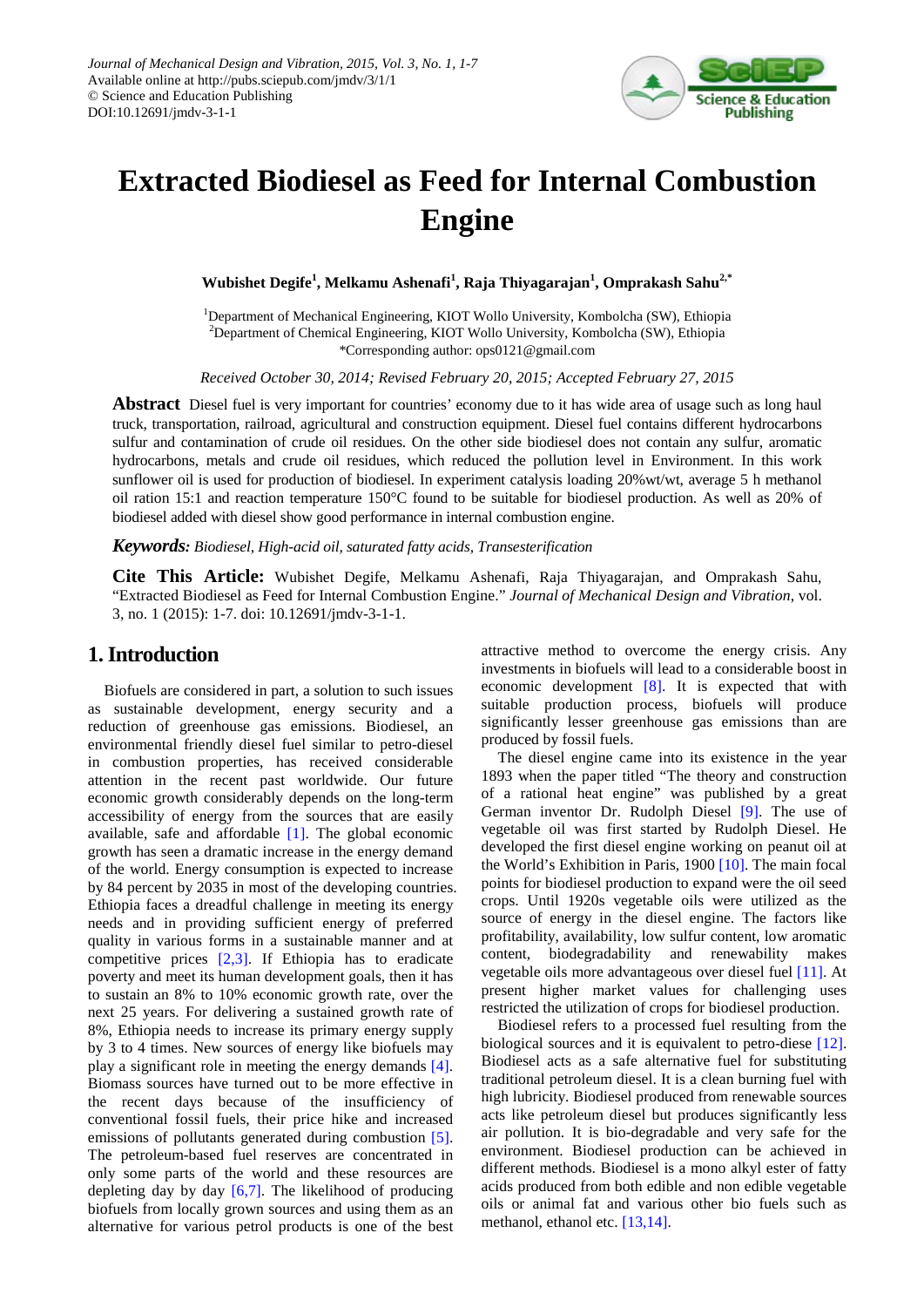In recent times biodiesel has been produced from sources like vegetable oils, animal fats, soap stock and also recycled frying oils. In order to know which vegetable oil is best suited for the production of biodiesel, certain factors like geography, climate, and economics must be considered [\[15\].](#page-6-2) Vegetable oils are considered as the renewable forms of fuel and they are more attractive in environmental benefits as they are made from renewable resources. Vegetable oil potentially forms the unlimited source of energy; with an energy content equivalent to that of diesel fuel [\[16\].](#page-6-3) Direct use of vegetable oil in diesel engines gives rise to many problems such as jamming and gumming of filters, lines and injectors; engine knocking; starting problem during cold weather; coking of injectors on piston and head of engine; extreme engine Wear; carbon deposition on piston and head of engine [\[17\].](#page-6-4) Vegetable oils are of high viscosity and in order to reduce their viscosity and to overcome their problems to enable their use in many diesel engines, a process called transesterification must be carried out. The product so formed after transesterification is called as biodiesel. Biodiesel has relatively higher heating values. Biodiesel is 100% pure and hence it is referred as "neat fuel" or "B100". The high heating values (HHV's) of biodiesel ranges from 39 to 41 MJ/kg. Biodiesel can be utilized by blending with petrol diesel and those blends are referred as BXX where XX represents the amount of biodiesel in the blend. Pure biodiesel can be denoted as B100 [\[18\].](#page-6-5)

Biodiesel production can be achieved using waste vegetable oils due to their low cost. They are collected from large food processing units and service facilities. They include several chemical reactions such as hydrolysis, polymerization and oxidation during food frying process, which leads to increased efficiency of fatty acids. In this regard's an effort has been made to produce the low-cost ecofriendly and high efficiency biodiesel by Sunflower oil. The effect of temperature, catalysis loading reaction time and methanol oil ratio was studied. Obtained biodiesel was applied to diesel engine for performance test.

# **2. Materials and Methods**

## **2.1. Material**

<span id="page-1-0"></span>

| Table 1. Patty acid composition of sumfower on |                    |                |  |  |
|------------------------------------------------|--------------------|----------------|--|--|
| S.No                                           | <b>Fatty Acid</b>  | Content $(\%)$ |  |  |
|                                                | Palmitic (16:0)    | 6.08           |  |  |
|                                                | Stearic $(18:0)$   | 3.26           |  |  |
|                                                | Oleic $(18:1)$     | 16.93          |  |  |
|                                                | Linoleic $(18:2)$  | 71.73          |  |  |
|                                                | Linolenic $(18:3)$ | 0.56           |  |  |

**Table 1. Fatty acid composition of sunflower oil**

Sunflower oils were collected from local area and were used as feedstocks. Prior to transesterification, the waste food oil samples were dried over calcium chloride  $(CaCl<sub>2</sub>)$ and filtered through a cellulose filter to remove any suspended matter and  $CaCl<sub>2</sub>$  crystals. Chromatographic grade methanol (99.5%), phosphoric acid, potassium hydroxide, sodium hydroxide, anhydrous sodium sulfate and calcium chloride were supplied by Lachema. (China), silica gel from Fluka (Buchs, Netherland), while the reference standard for the gas chromatographic determination of fatty acid methyl esters was obtained from Supelco (Bellefonte, USA). The fatty acid compositions of sunflower oil are shown in [Table 1.](#page-1-0)

## **2.2. Transesterification Procedure**

Biodiesel produced through the process known as transesterification. The reaction involved for the production is shown in [Figure 1.](#page-1-1)

<span id="page-1-1"></span>

**Figure 1.** Reaction occur in Transesterification

Methyl esters (biodiesel) were synthesized in a batch type reactor using alkali catalysts. The ester preparation involved a two-step transesterification followed by purification and drying. The amount of Jatropha curcasoil used in the reaction was 200 g, which was placed in a dry two necked flask equipped with a thermometer and a reflux condenser. Dryness was absolutely necessary as water in the reactor would consume some of the catalyst, thereby slowing the reaction. The methanol and catalyst were added into the flask in the quantities to obtain the desired ratios relative to the oil. Namely, the study was realized using a mole ratio of methanol to Sunfloweroil of 3:1, 6:1 and of 9:1, whereas the catalyst (either NaOH or KOH) was added in quantities equivalent to 1 and 1.5 mass% of Sunfloweroil. In the first step, the mixture was stirred for 30 min at 30°C and 400 rpm, and then it was poured into a separation funnel. After one hour separation, glycerol was removed from the bottom of the flask, while the top esters layer was transferred into second twonecked flask, heated to 60°C and mixed with a second methanol/ catalyst solution. After stirring the mixture for 30 min at 400 rpm, it was poured into a separation funnel and allowed to separate for 12 h. The glycerol was removed by gravity settling and the methanol was removed from the thus-obtained crude esters layer by rotary evaporation at 65°C and 20 kPa. The obtained crude methyl esters were weighed and further purified by passing them through a bed of silica gel with a top layer of anhydrous sodium sulfate in order to remove the remaining salts and glycerol, as it was shown previously that high yields could be obtained in this manner from acidic feedstocks. The obtained dried methyl esters were then bottled and kept for characterization studies. The systematic flow diagram for the production of biodiesel is shown in [Figure 2.](#page-2-0)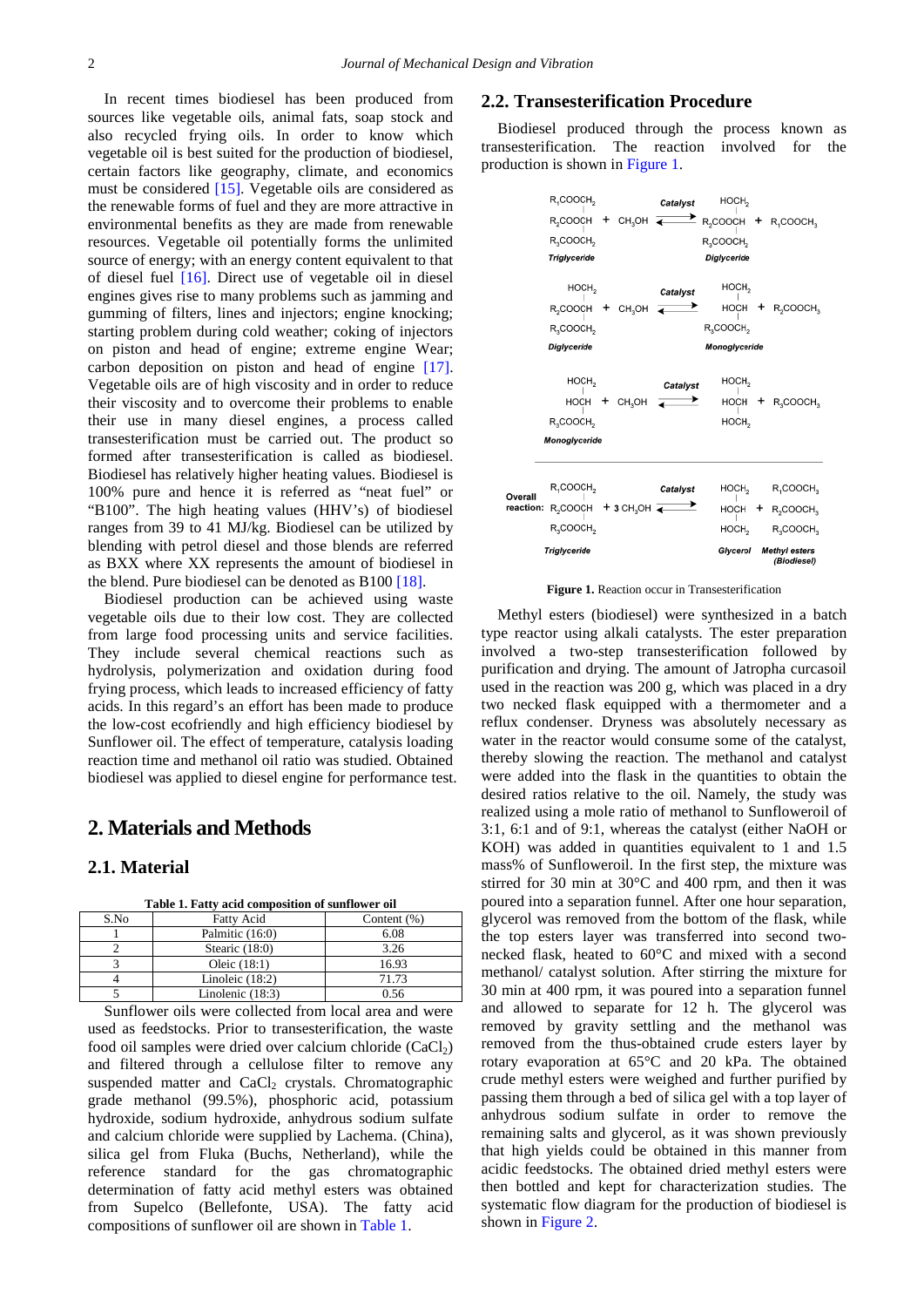<span id="page-2-0"></span>

**Figure 2.** Flow diagram for the production of biodiesel

# **2.3. Characterization of Feedstocks and Methyl Esters**

The feedstock WFO was characterized after drying and filtering (i.e., prior to transesterification) in a series of tests. Furthermore, the physical and chemical properties of the methyl esters (ME) obtained by two-step alkali transesterification after purification on silica gel were determined by the methods listed in the JUS EN 14214:2004 standard. [\[8\]](#page-5-5) This standard is equivalent to EN 14214:2004 and defines the requirements and test methods for fatty acid methyl esters (FAME) to be used in diesel engines. Even though it is not required by JUS EN 14214:2004, the saponification value (Sv) was also determined using the titration method described in ISO 3657:2002. The iodine value (Iv) and Sv were also calculated based on the fatty acid (methyl ester) composition determined by gas chromatography [\[19\].](#page-6-6) In this way, an attempt was made to see if the calculated values could predict satisfactorily these two properties and be alternatively employed instead of the corresponding experimental procedures for their determination. A method for an estimation of the cetane index (CI) based on Sv and Iv was previously described, [\[20\]](#page-6-7) as a simpler and more convenient method than the experimental procedure, for the determination of the cetane number utilizing a cetane engine (EN ISO 5165:1998). In this work, the experimentally obtained values of *Sv* and *Iv* were used for calculating *CI*. However, the proposed equation for *CI* is not recommended for feedstock characterization as it has been previously documented that the cetane indexes of oils are generally much lower than those of methyl ester derivates, despite the fact that they have similar *Sv* and *Iv*  values [\[21\].](#page-6-8)

# **2.4. Engine Specification**

The performance tests were carried on a single cylinder, four strokes naturally aspirated, and water-cooled Kirloskar computerized diesel engine test rig. Diesel engine was directly coupled to an eddy current dynamometer. The engine and dynamometer were interfaced to a control panel, which was connected to a computer. This computerized test rig was used for recording the test parameters such as fuel flow rate, temperature, air flow rate, and load for calculating the engine performance such as mean effective pressure, power, brake specific fuel consumption, brake thermal

efficiency, and emission like HC, CO, NOx and smoke [\[19\].](#page-6-6) The exhaust gas temperature, inlet and outlet water temperatures were measured through the data acquisition system and were fed to the computer. The exhaust gas was made to pass through the probe of Crypton computerized exhaust gas analyzer for the measurement of HC, CO, NOx and later passed through the probe of smoke meter of Bosch type for the measurement of smoke opacity. A whole set of experiments were conducted at the engine speed of 1400 to 3200 rpm and compression ratio of  $17.5:1.$ 

# **3. Results and Discussion**

## **3.1. Effect of Catalysis Loading**

<span id="page-2-1"></span>

**Figure 3.** Effect of catalysis loading on oil conversion under condition

The effect of the amount of catalyst used in the conversion of the triglyceride to methyl esters was studied as the percentage loading of catalyst with respect to oil was varied from 5 to 20% wt /wt keeping all other reaction parameters identical. As shown in [Figure 3,](#page-2-1) it was observed that the oil conversion increased with an increase in catalyst loading. The highest conversion of 88% was obtained at a catalyst loading of 20% wt/wt which was comparative with the conversion value of 86% at 15%wt/wt. From the view-point of the reaction kinetics, a larger amount of catalyst leads to a higher yield of methyl esters in a shorter reaction time, however here we can say that this is sufficient from the viewpoint of economics. As a consequence, the optimal amount of catalyst used in this pilot was 15wt% loading as it was sufficient in catalyzing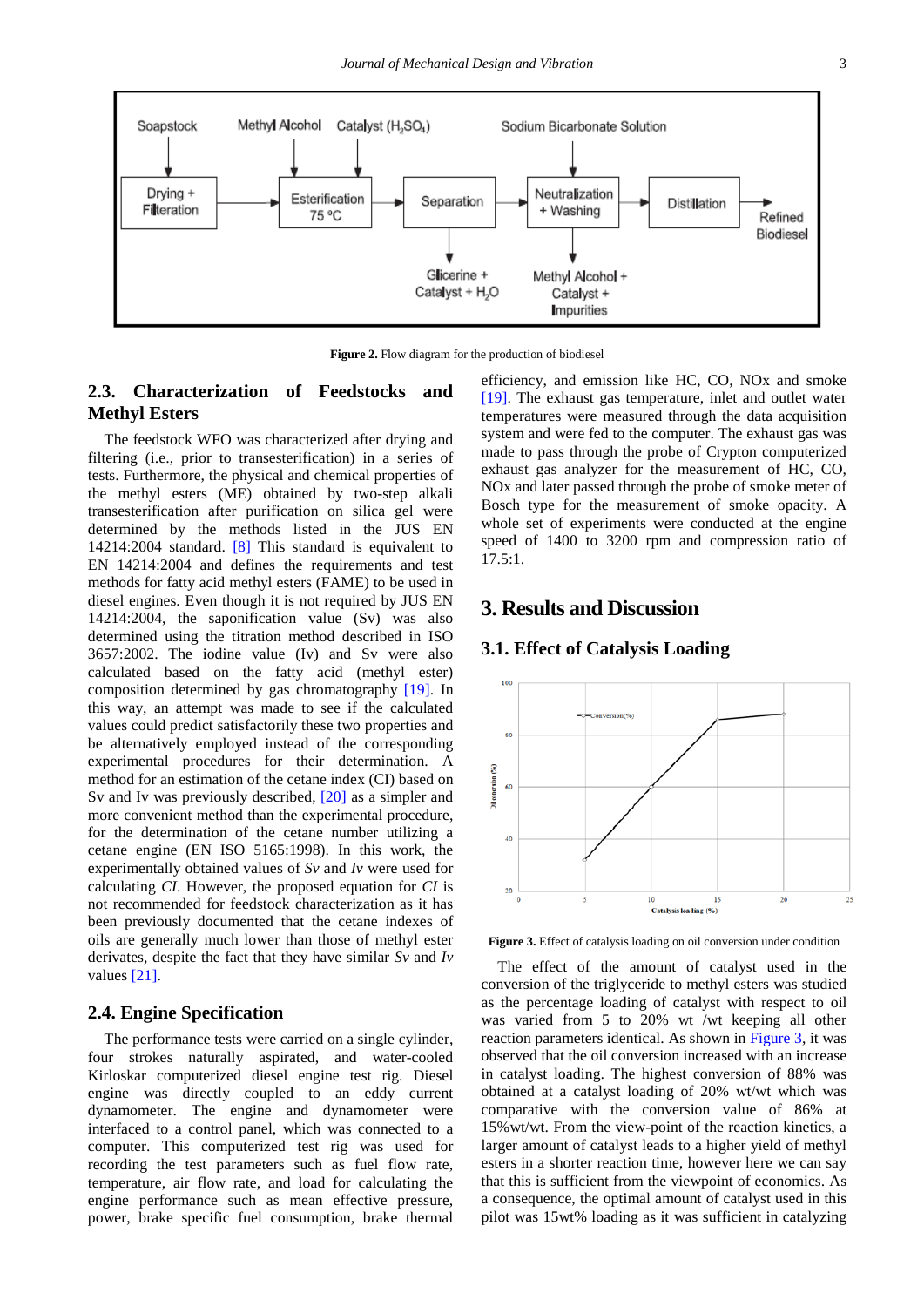the reaction despite the challenge posed by the three phase reaction system where initial mass transfer control is inhibited due to heterogeneous kinetics. This is because of the fact that the solid catalyzed process is an immiscible liquid/liquid/solid 3-phase system (corresponding to oil, methanol and catalyst) that is highly mass transfer limited [\[22\].](#page-6-9)

#### **3.2. Effect of Reaction Time**

In order to study the influence of the reaction time on the oil conversion using the  $KNO<sub>3</sub>/flyash$  catalyst, a set of experiments were carried out at 2, 5, 10, 15 and 24 hours. The results are shown in [Figure 4.](#page-3-0) It can be observed that the oil conversion was not greatly affected by an increase in the reaction time. This implied that, the reaction equilibrium had been reached after 5 hrs when the reaction temperature was 150°C. A study by Kotwal et al [\[23\]](#page-6-10) showed that reaction times higher than 8 hrs had a negative impact on the oil conversion.

<span id="page-3-0"></span>

**Figure 4.** Effect of reaction time on oil conversion under condition

<span id="page-3-1"></span>

#### **3.3. Effect of Reaction Temperature**

**Figure 5.** Effect of reaction temperature on oil conversion under condition

Transesterification can occur at different temperatures depending on the oil used and temperature is a crucial parameter as it influences the reaction rate and yield of the methyl esters and in order to determine the effect of reaction temperature on the oil conversion, experiments were conducted at 25, 50, 100, 150 and 200°C. The results are shown in [Figure 5](#page-3-1) and from the activity profile, it was observed that as reaction temperature increased, there was a corresponding increase in the conversion of the triglycerides to methyl esters, showing peaks at temperatures  $\geq 150^{\circ}$ C. The highest conversion was 92.34% at a reaction temperature of 200°C which compares to the conversion value of 86% at the reaction temperature of 150°C. Artkla et al. [\[24\]](#page-6-11) carried out the transesterification of palm oil with methanol at 60, 120 and  $150^{\circ}$ C in the presence of  $K_2O$  loaded on MCM-41 synthesized from rice husk. The performance depended on the  $K_2O$  loading and temperature with the highest conversion observed on 8% K2O/RH-MCM-41 at 100°C. However reports by Ramos et al.  $[25]$  showed that a methyl ester content of 95.1 wt% was obtained at 60°C by transesterification of sunflower oil over zeolites as catalyst using different metal loading.

#### **3.4. Effect of Methanol and Oil Ratio**

One of the most important factors that affect the yield of ester is the molar ratio of alcohol to triglyceride. It is of important for screening catalyst performance. Although the stoichiometric molar ratio of methanol to triglyceride for transesterification is 3:1 [\(Figure 1\)](#page-1-1), higher molar ratios are used to enhance the solubility and to increase the contact between the triglyceride and alcohol molecules. Specifically, it has also been proven that that the use of excess alcohol is a good option in improving the rate of the transesterification reaction where heterogeneous catalysts are considered [\[26\].](#page-6-13) The effect of the molar ratio was of methanol to oil on the conversion of the methyl ester was examined by varying the amount of methanol with a fixed amount of sunflower oil  $(20 \text{ g})$  in the reactions at 150°C. The initial amounts of methanol were set and amounts corresponding to the methanol: oil molar ratios of 3:1, 6:1, 9:1, 12:1, 15:1 were used. The result is illustrated in [Figure 6.](#page-3-2)

<span id="page-3-2"></span>

**Figure 6.** Effect of methanol and oil ration on oil conversion under condition

From the Figure, it can be seen that the highest methyl ester conversion of 87% was observed at a methanol: oil molar ratio of 15:1. It can be also be observed from the activity profile that as the molar ratio increased from 3:1 to 15:1, the conversion was found to increase from 47.3% to 87%. Further addition of methanol into the reaction phase did not show any significant increase in the conversion. Moreover, a limitation to the use of a greater amount of methanol needed to propel the forward reaction is that an occurrence of flooding of the active sites by the methanol molecules rather than triglyceride molecules which might hinder the completion of the triglyceride conversion to methyl esters as conversion at methanol oil ratios higher than 15 appeared to decline [\[27\].](#page-6-14) Also,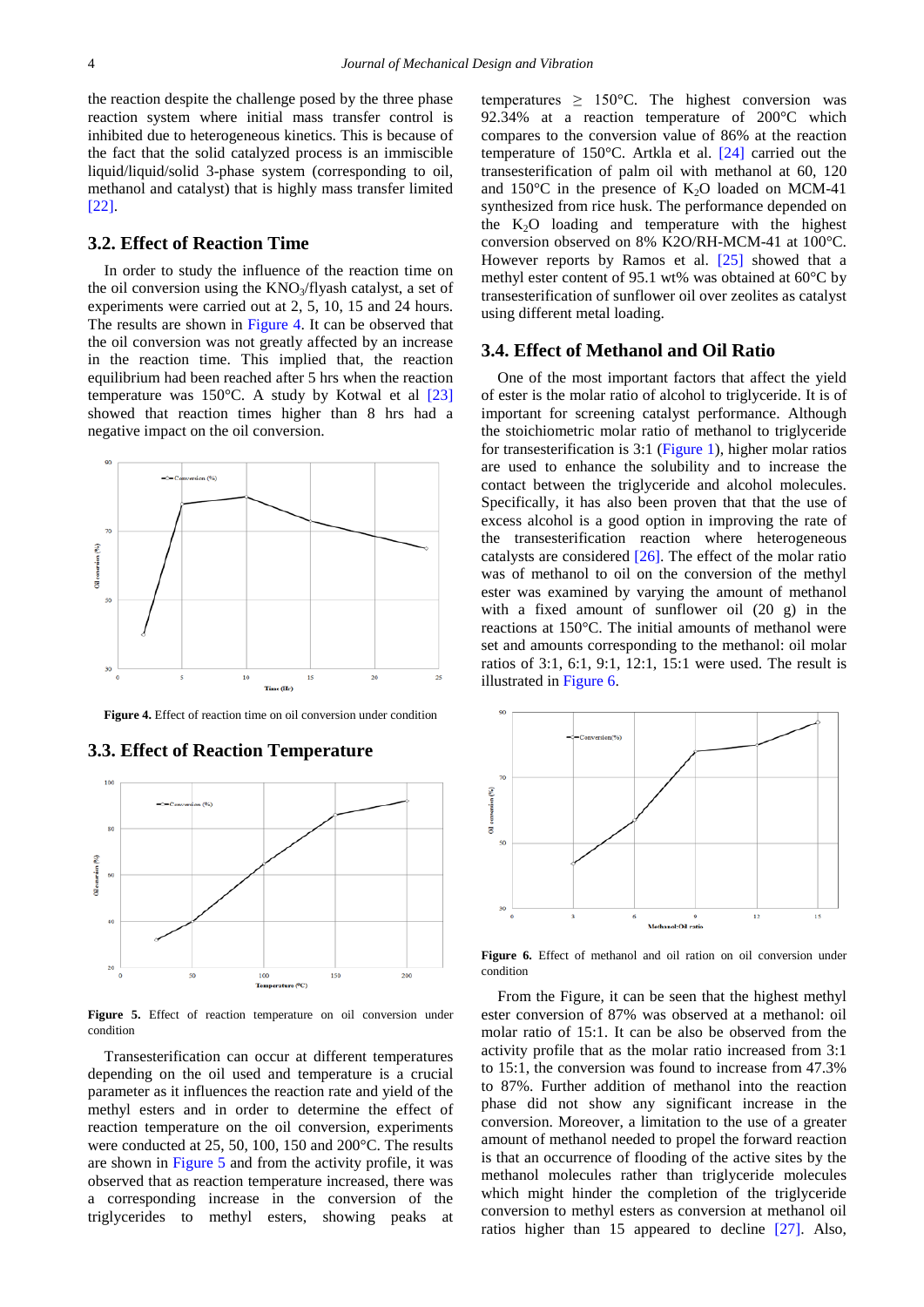feeding too much alcohol adversely affects the transesterification process by rendering the product separation difficult as glycerol; co-product specie of methyl ester is highly soluble in methanol, which reverses the transesterification progress according to Le Chatelier's principle. Another important variable affecting the yield of methyl ester is the type of alcohol to triglyceride. In general, short chain alcohols such as methanol, ethanol, propanol, and butanol can be used in the transesterification reaction to obtain high methyl ester yields.

## **3.5. Physicochemical Parameter of Biodiesel**

The calculated quality parameters are summarized in [Table 2,](#page-4-0) and compared with the ASTM standards value.

|  | Table 2. Comparatively result biodiesel with ASTM |  |
|--|---------------------------------------------------|--|
|  |                                                   |  |

<span id="page-4-0"></span>

| S.No           | <b>Biodiesel</b> properties                          | Measured<br>values | <b>ASTM</b><br>Standard |
|----------------|------------------------------------------------------|--------------------|-------------------------|
|                | Density at $20^{\circ}$ C (kg/m <sup>3</sup> )       | 843                | 875-900                 |
| $\overline{c}$ | Kinematic viscosity 40°C<br>$\text{(mm}^2\text{/s)}$ | 4.50               | $1.9 - 6.0$             |
| $\mathcal{F}$  | Flash point $(^{\circ}C)$                            | 150                | >130                    |
| 4              | Acid value $(mgKOH/g)$                               | $-0.89$            | < 0.8                   |
| 5              | Saponification value<br>(mgKOH/g)                    | 124.5              |                         |
| 6              | Moisture content% $(w/w)$                            | 0.019              | < 0.03                  |
|                | Ash content% $(w/w)$                                 | 0.029              | ${}_{< 0.02}$           |
| 8              | Iodine value $(I_2g/100 g)$                          | 90                 | < 120                   |
| 9              | Cetane number                                        | $-55$              | >47                     |

Acid value of the biodiesel varied from 0.68 mgKOH/g to 0.89 mgKOH/g. The acid value is used to determine the amount of free fatty acid content in biodiesel. The lower acid value indicates that the quantity of free fatty acid in the biodiesel is also lower. Saponification value of the biodiesel was from 100.1 mgKOH/g to 111.5 mgKOH/g. Saponification value shows the amount of biodiesel that changes to soap by KOH in the at high temperature in presence of water. Lower saponification value of the result is higher in quality of the product. Thus, the residual soap is about 1.6%, and the waste water was taken at the first to get the maximum amount of waste in terms of soap during glycerol separation when biodiesel was being washed. Density of the biodiesel was from 839 kg/m<sup>3</sup> to 843 kg/m<sup>3</sup>. Kinematic viscosity of biodiesel was from 2.90  $mm^2$ /s to 4.5 mm<sup>2</sup>/s. Thus, transesterification reaction reduced density and kinematic viscosity. Flash point of the biodiesel was between 132°C to 150°C. Flash point shows the first temperature where biodiesel is going up in to flames. From [Table 2,](#page-4-0) high flash point values of the biodiesel were observed. Therefore, the flash point of the biodiesel is good for handling, storage or transportation. Moisture content was determined to be from  $0.011\%$  (w/w) to 0.019% (w/w) in the biodiesel. If there is high moisture content in the biodiesel, it causes further oxidation due to microbial growth during storage which reduces the shelf life and the product quality. The source of moisture in the biodiesel is highly related to wash water although there are other sources, such as poor drying [\[28\].](#page-6-15) Thus, the moisture content was obtained in the biodiesel was very small in amount as the biodiesel was dried in an oven for longer period of time at 105°C. The ash content of biodiesel was from  $0.019\%$  (w/w) to  $0.029\%$  (w/w). If high ash content is present, it shows that the biodiesel has solid materials that are resulted from catalysts during transesterification reaction or seed cake during oil

extraction process. But the feed oil was refined and the biodiesel was washed with warm water and distilled water, with better mixing, low ash content was gained. Properties of biodiesel were under standard specification of ASTM. Iodine value and cetane number were not done due to lack of reagent chemicals and equipment. The lower density fuel burns quickly and consumed immediately while higher density fuel burns for longer time. The lower flash point fuel is more favor for spontaneous ignition while it is transported or stored for longer time. However higher flash point fuel resists such problems.

#### **3.6. Power Output**

Maximum power values were obtained at 2600 rpm for all blend fuels and diesel fuel, shown in [Figure 7.](#page-4-1) There were no noticeable differences in the measured engine power output between diesel fuel and the blends fuels at lower speeds. However, at higher engine speeds, a slight decreasing in power output of the engine was obtained with B50 and B75, according to diesel fuel. Decreasing of power ranged from 0% to 6.2% depending on the amount of biodiesel and engine speeds. This is due to low calorific value of blend fuels [\[29,30\].](#page-6-16)

<span id="page-4-1"></span>

**Figure 7.** Power output at load condition

## **3.7. Torque**

<span id="page-4-2"></span>

**Figure 8.** Torque at load condition

The characteristics of torque curve did not change, according to the type of fuel, which shown [Figure 8.](#page-4-2) Maximum torque point of engine was obtained at 2000 rpm for three blend fuels and diesel fuel. The maximum reduction of torque was 5.8% with blend of B60 at 1800 rpm. Average decreasing of torque values with blend fuels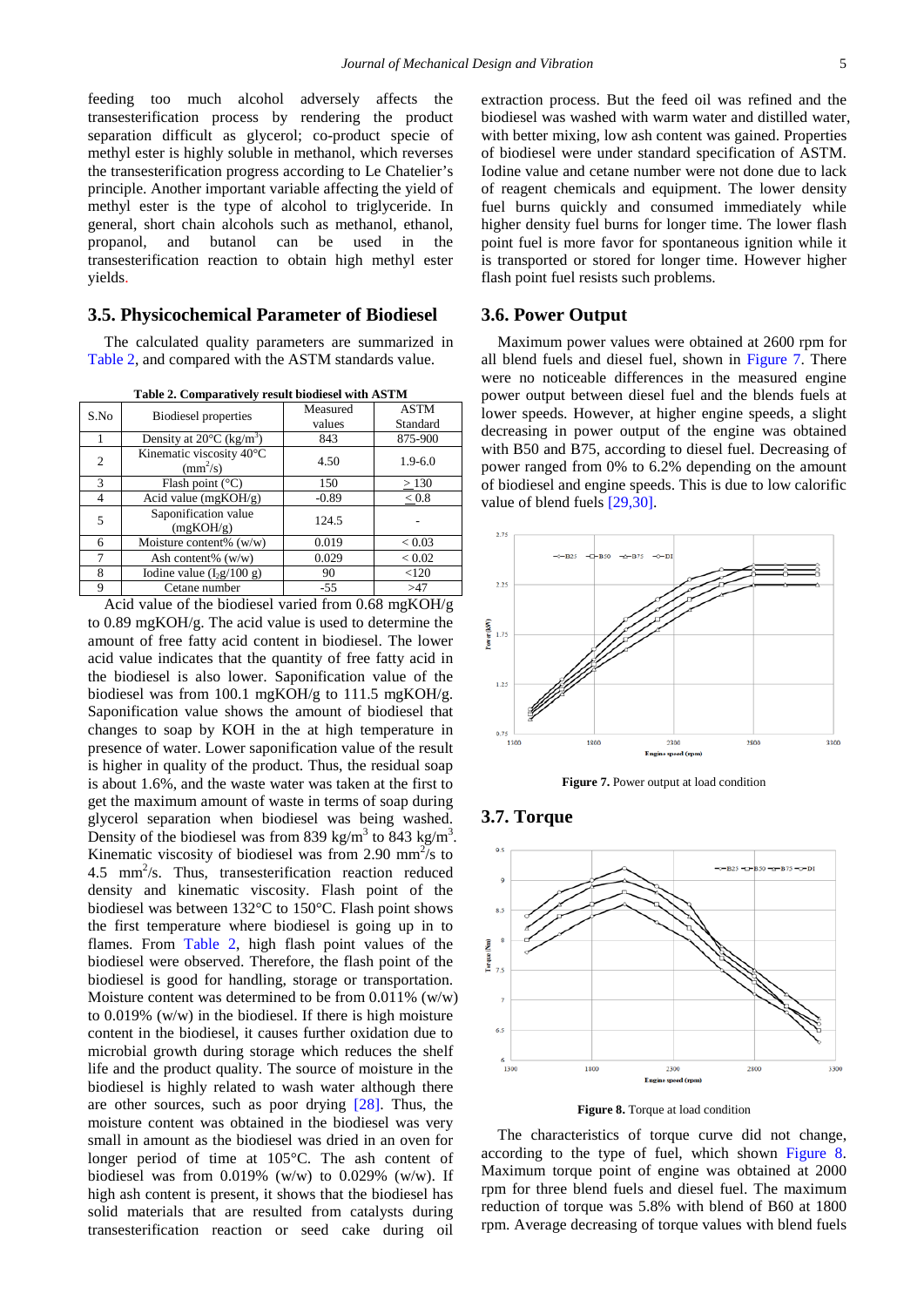were 2.3% for B25, 3.8% for B50, and 5% for B75. The results showed that, in comparison with other blend fuels, higher torque values were usually obtained with B2[5 \[31\].](#page-6-17)

## **3.8. Specific Fuel Consumption**

The lowest specific fuel consumption values were obtained at 2400 rpm with all test fuels which is shown in [Figure 9.](#page-5-9) Usually, there was an interaction between specific fuel consumption value and calorific value of test fuels. Because, comparing with diesel fuel, increasing of specific fuel consumption with blend fuels ranged from 0% to 9.5%, depending on the amount of biodiesel [\[32\].](#page-6-18) At low and high engine speeds, increasing of specific fuel consumption was lower. Average increasing of specific fuel consumption values were 4.48% for B25, 5.9% for B50 and 8.7% for B75.

<span id="page-5-9"></span>

**Figure 9.** Specific flue consumption at load condition

#### **3.9. Heat Loss on Exhaust**

Heat loss to exhaust of engine is shown in [Figure 10.](#page-5-10) The lowest percent heat losses to exhaust were obtained with blend of B25. The results showed that engine thermal efficiency of the engine with B25 increased. However, there were not significantly differences in percent heat loss to exhaust of engine between other blend fuels and diesel fuel.

<span id="page-5-10"></span>

**Figure 10.** Heat loss from exhaust at load condition

## **4. Conclusion**

Fossils fuels are non renewable forms of energy resources and they are depleting day by day so the production of biofuels such as biodiesel is increasing rapidly. Biofuels like biodiesel are renewable, eco-friendly and non-toxic energy resources. Biodiesel is similar to petroleum diesel in its properties but biodiesel emits very less amount of  $CO<sub>2</sub>$ , sulfur and particulates compared to petroleum diesel. It can be produced by a simple transesterification process using acid or base catalyst or enzymes as catalyst. From the experiment it was found that oil conversion increases with increased catalyst loading. The highest conversion of oil was obtained at a catalyst loading of 20%wt/wt. Influence of process parameters such as reaction time 5 h, reaction temperature 150°C and 15:1 molar ratio of methanol to oil are show maximum production of biodiesel. The oil conversion was not greatly affected by an increase in the reaction time. However, reaction time between 5 to 8 hours will lead to better oil conversion. The highest conversion was observed at a temperature of 200°C. The activity profile shows that increase in the methanol to oil ratio from 3:1 to 15:1 resulted in increased conversion from 43.7% to 87%. A decline in the oil conversion was observed when the recovered catalyst was recycled for use. In diesel engine power output shows better performance at 2600 rpm where torque is at 1800 rpm, fuel consumption at 2400 is less and heat loss is increase with increase in rpm. It is concluded that the biodiesel is one of the cheap and ecofriendly source for energy.

# **Reference**

- <span id="page-5-0"></span>[1] Liaquat, A.M.; Kalam, M.A.; Masjuki, H.H.; Jayed, M.H. Potential emission reduction in road transport sector using biofuel in developing countries. Atmos. Environ. 2010, 44, 3869-3877.
- <span id="page-5-1"></span>[2] Lin, C.Y.; Huang, T.H.; Cost-benefit evaluation of using biodiesel as an alternative fuel for fishing boats in Taiwan. Mar. Policy 2012, 36, 103-107.
- [3] Boey, P.L.; Ganesan, S.; Maniam, G.P.; Khairuddean, M.; Lim, S.L. A new catalyst system in transesterification of palm olein: Tolerance of water and free fatty acids. Energy Convers. Manag. 2012, 56, 46-52.
- <span id="page-5-2"></span>[4] Anitescu, G.; Bruno, T.J. Fluid properties needed in supercritical transesterification of triglyceride feedstocks to biodiesel fuels for efficient and clean combustion—A review. J. Supercrit. Fluids 2012, 63, 133-149.
- <span id="page-5-3"></span>[5] Haas, M.J.; Scott, K.M.; Alleman, T.L.; McCormick, R.L. Engine performance of biodiesel fuel prepared from soybean soapstock: A high quality renewable fuel produced from a waste feedstock. Energy Fuels 2001, 15, 1207-1212.
- <span id="page-5-4"></span>[6] Park, J.Y.; Wang, Z.M.; Kim, D.K.; Lee, J.S. Effects of water on the esterification of free fatty acids by acid catalysts. Renew. Energy 2010, 35, 614-618.
- [7] Boer, K.; Bahri, P.A. Supercritical methanol for fatty acid methyl ester production: A review. Biomass Bioenergy 2011, 35, 983-991.
- <span id="page-5-5"></span>[8] Haas, M. Improving the economics of biodiesel production through the use of low value lipids as feedstocks: Vegetable oil soapstock. Fuel Process. Technol. 2005, 86, 1087-1096.
- <span id="page-5-6"></span>[9] Azocar, L.; Ciudad, G.; Heipieper, H.J.; Navia, R. Biotechnological processes for biodiesel production using alternative oils. Appl. Microbiol. Biotechnol. 2010, 88, 621-636.
- <span id="page-5-7"></span>[10] Anitescu, G.; Deshpande, A.; Tavlarides, L.L. Integrated technology for supercritical biodiesel production and power cogeneration. Energy Fuels 2008, 22, 1391-1399.
- <span id="page-5-8"></span>[11] Bunyakiat, K.; Makmee, S.; Sawangkeaw, R.; Ngamprasertsith, S. Continuous production of biodiesel via transesterification from